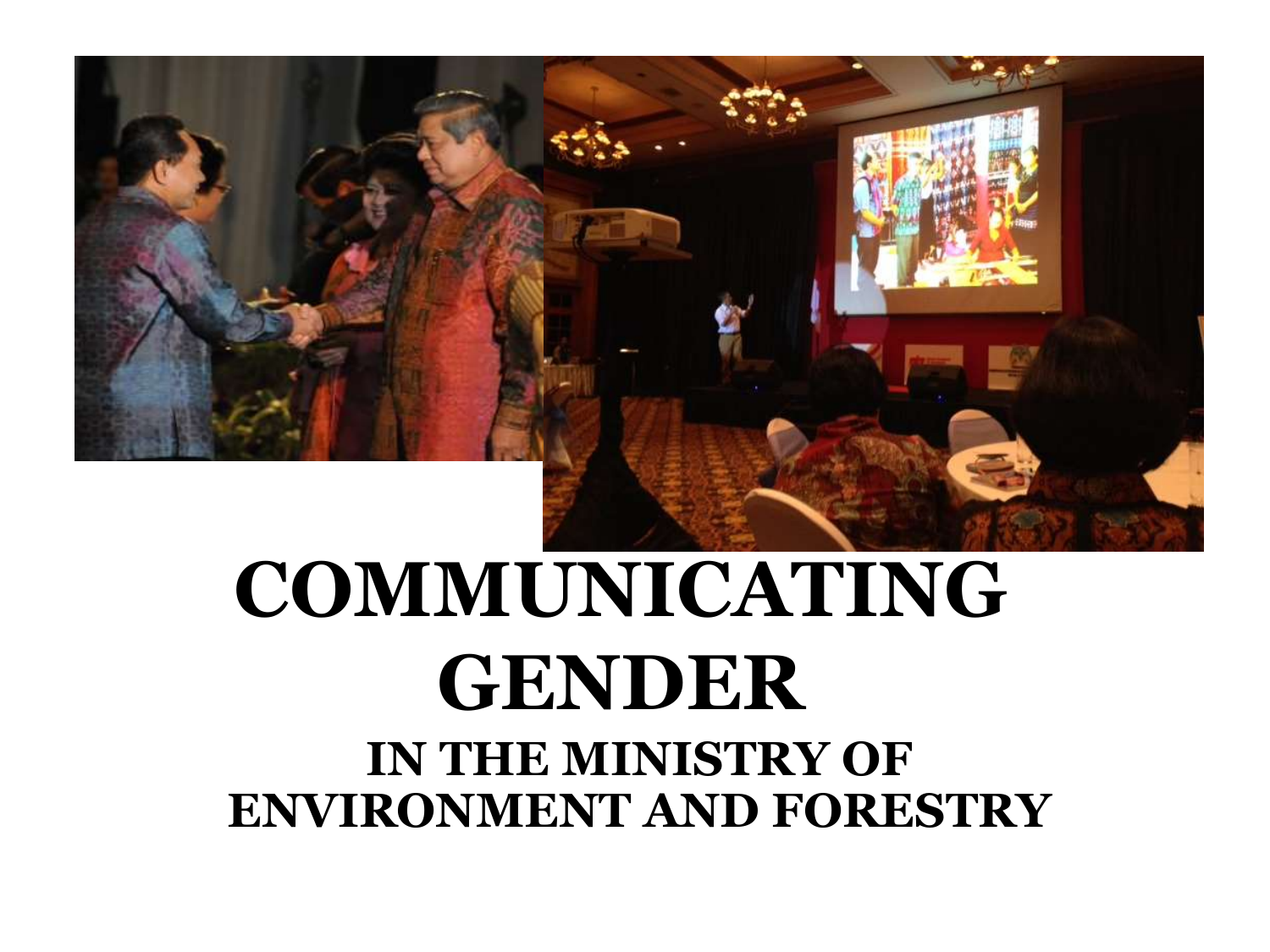# **Gender Mainstreaming Strategy**

- National and sub-national levels
	- Development Planning: long term, medium-term, annual
		- Presidential Instruction No. 9/2000 on Gender Mainstreaming which calls upon all Cabinet Ministers, the heads of other Government agencies, and the Chiefs of Military Services at the central and regional levels to integrate the interests, needs, concerns and characteristics of men and women in every stage of the nation's development activities.
	- Budgeting
		- Since 2009, initiative on gender responsive planning and budgeting at national level , through Minister of Finance Decree; and
		- Since 2011, through Minister of Home Affairs, instruct Governors and Regents/Mayors to implement gender analysis in planning and budgeting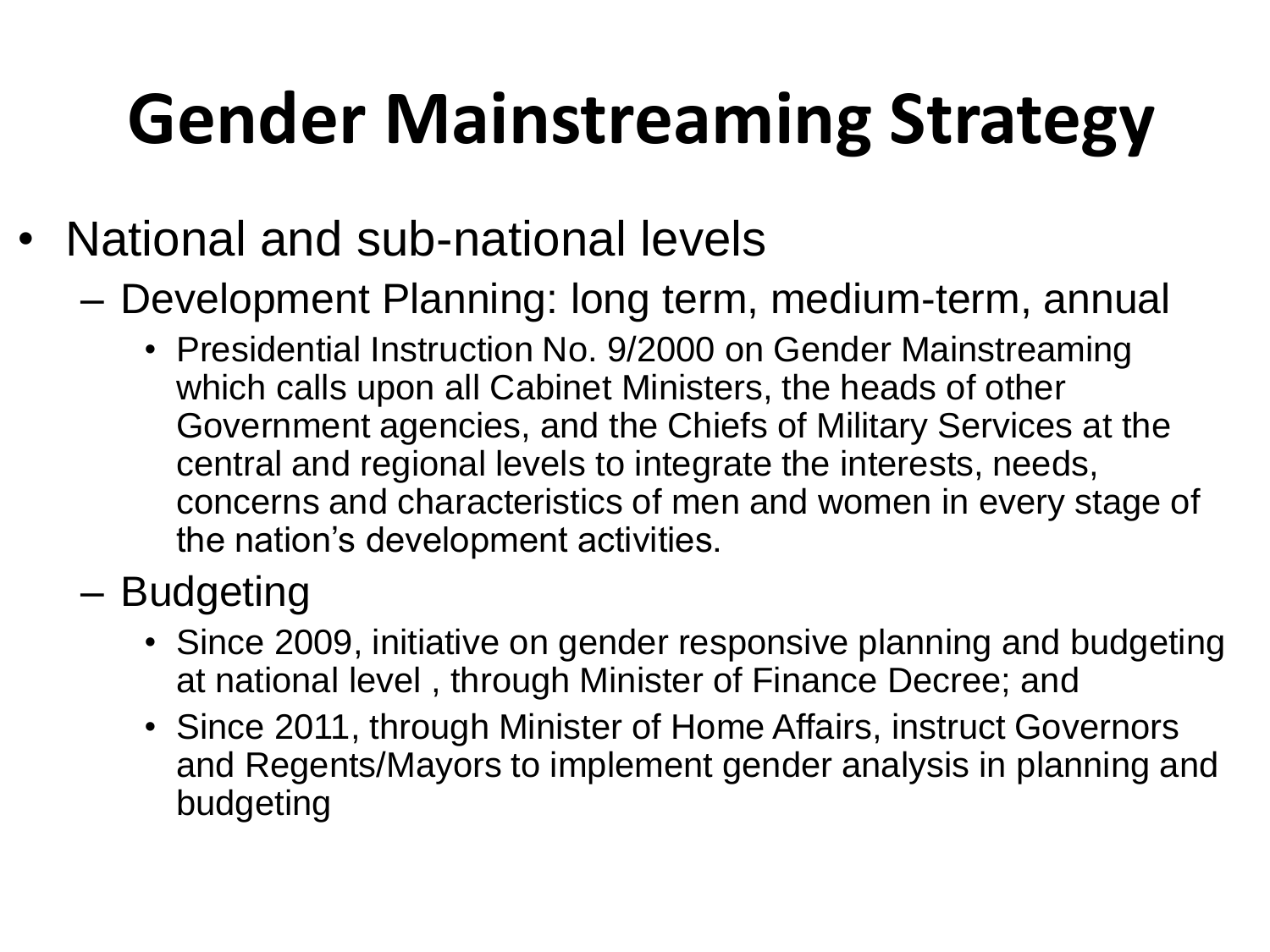

- 2013, Strengthening Gender Working group
	- Up-grading the category
	- Institutionalizing
	- Implementation

# **POTENTIALS**

- **Strong** committments: policies, CB, GRBs
- **Community** Empowerment as the basis
- Bulk budget under the GIZ Forclime Project
- Gender website and e-learning channel for extention service/workers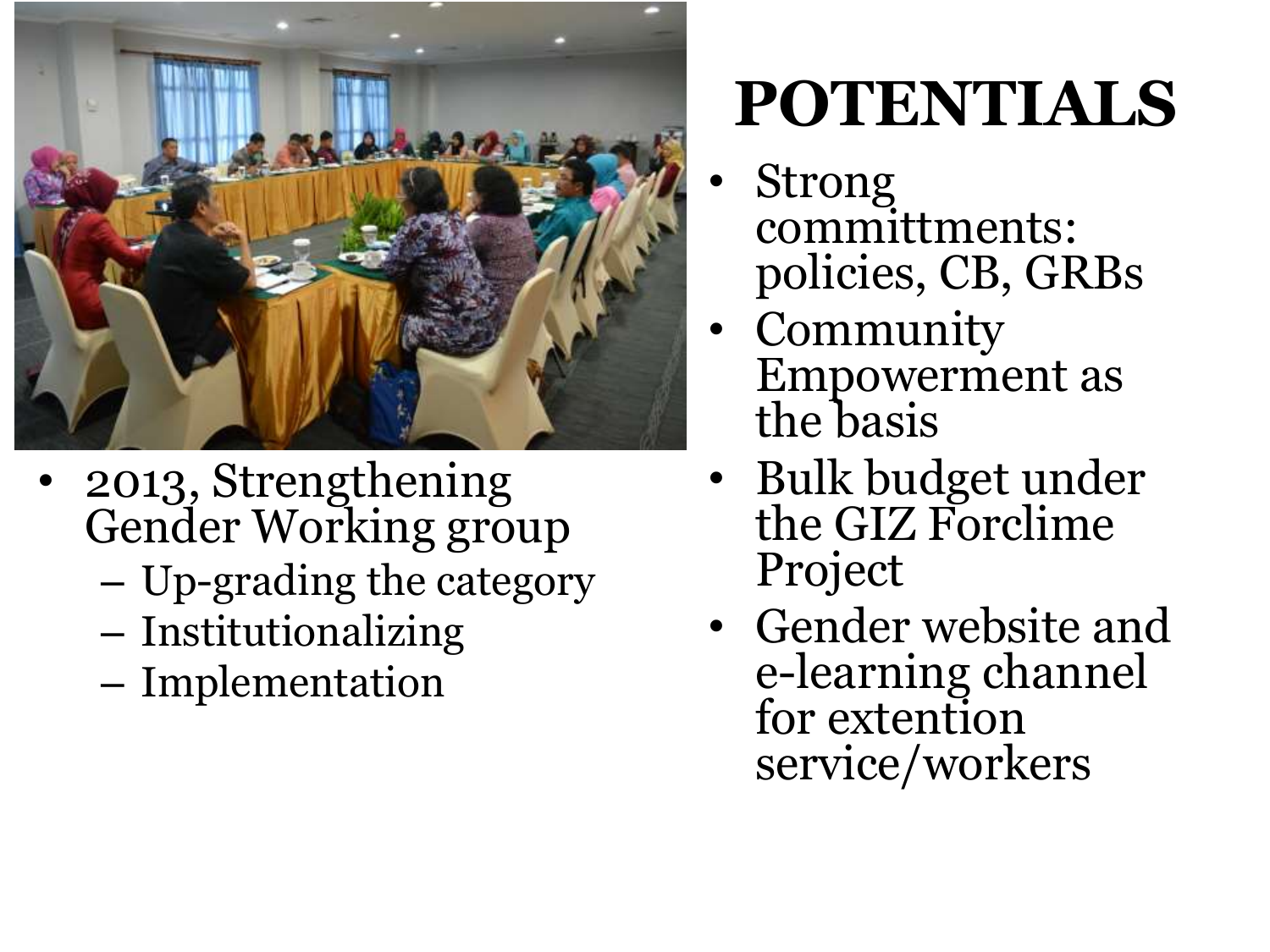## **What do we do?**



- Facilitation and Capacity building on GRB
- Review the guidelines of GM implementation
- Joint model development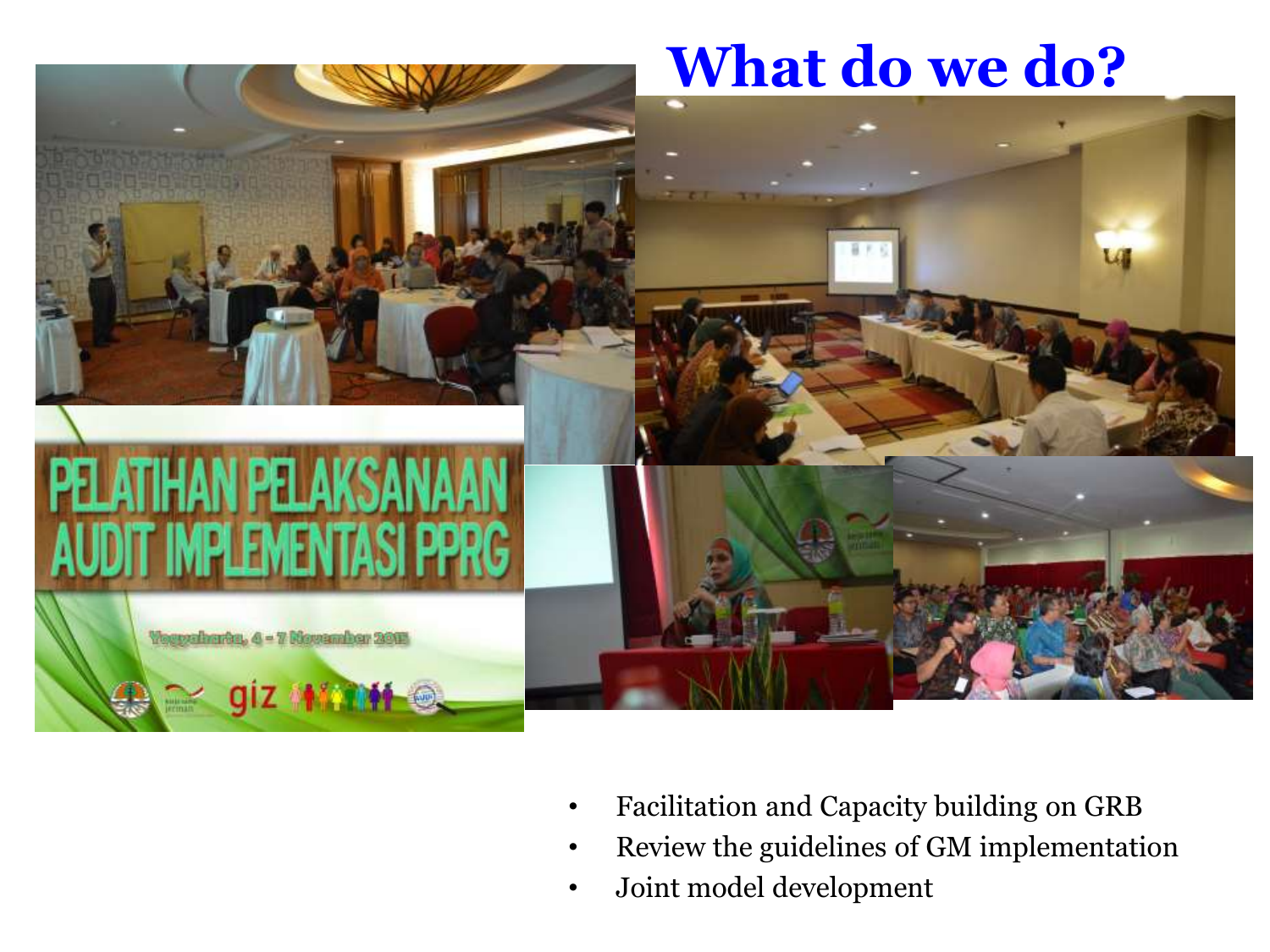#### WOMEN EMPOWERMENT AND GM MODELS AT GRASSROOT LEVEL

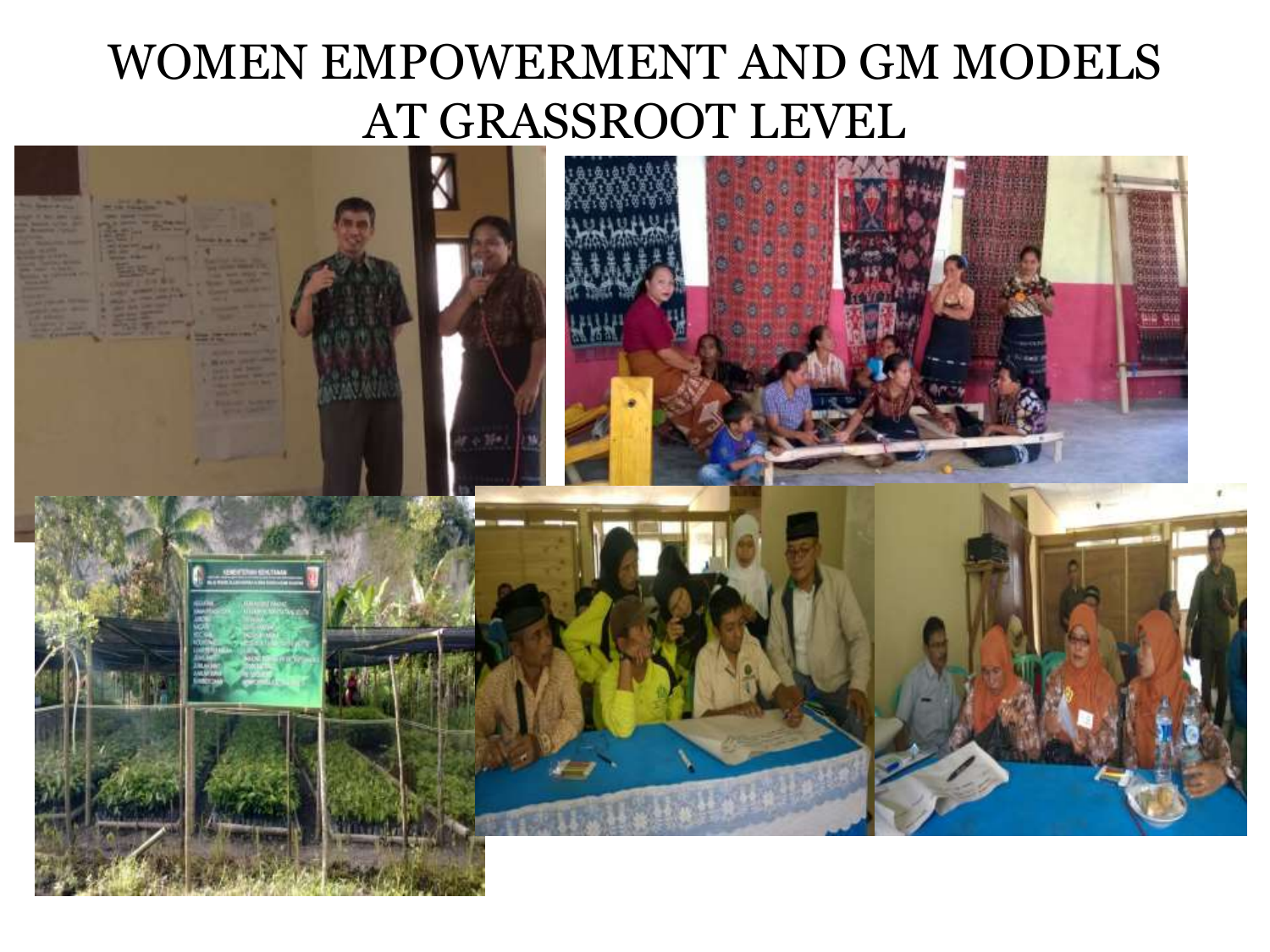### **COMMUNITY DIALOGUE APPROACH**



Integrated with Child Friendly School Programme Integrated with policies and actions related to climate change Integrated with program on development of cottage industries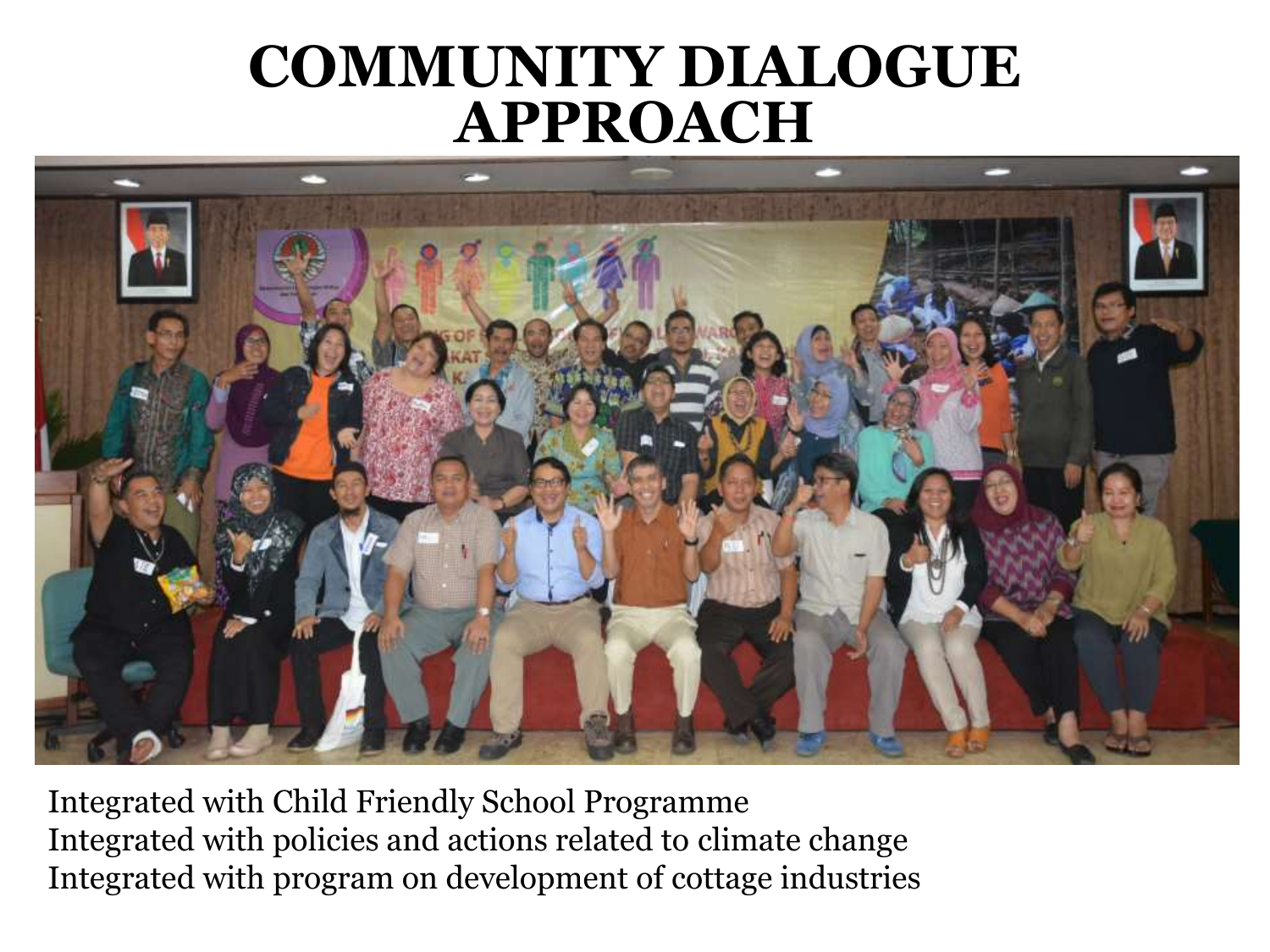# **INTEGRATION WITH FORCLIME (REDD+ PROJECT)**





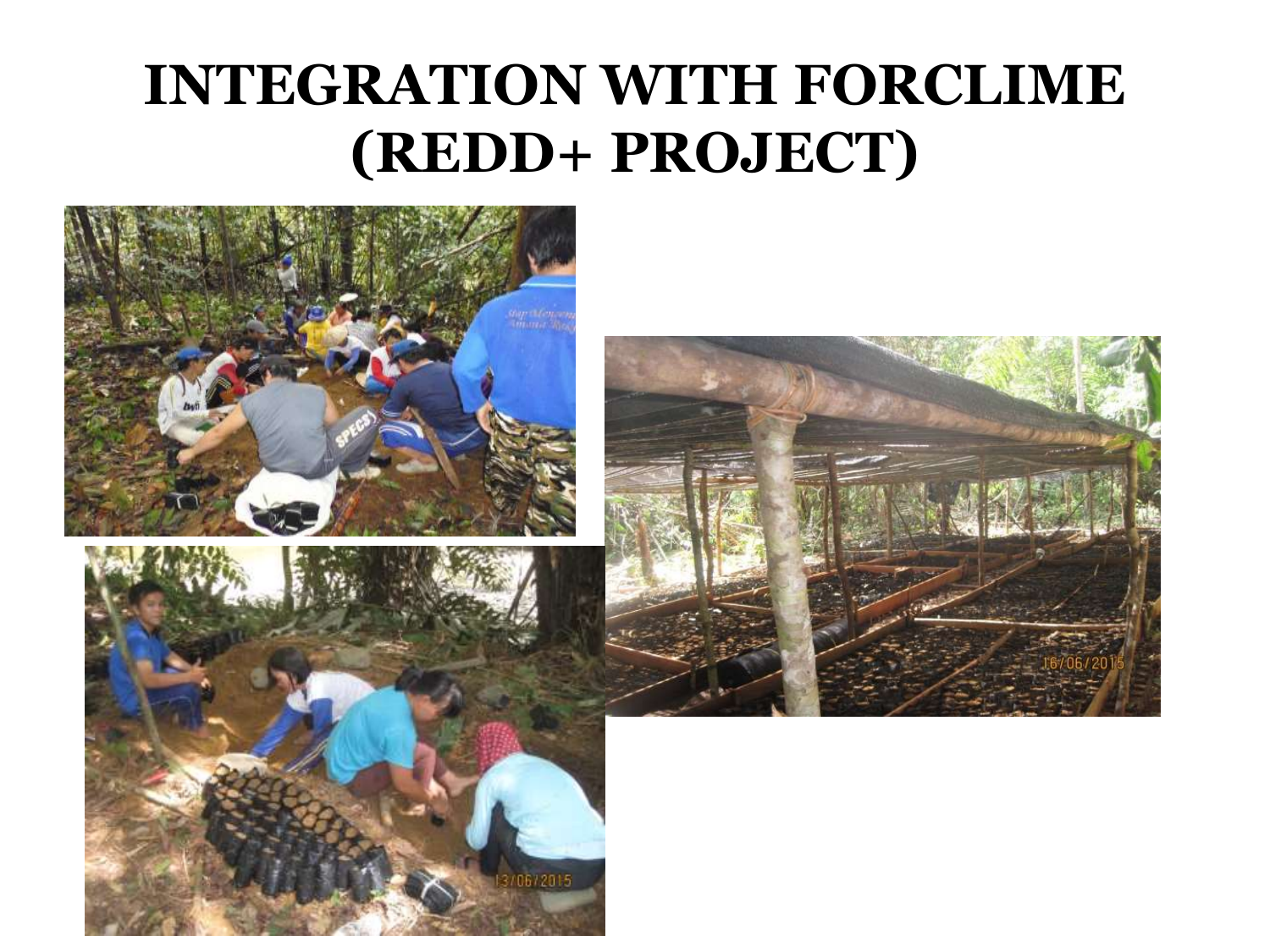# **Gender Equality Approach in Climate Policy**

- NAP on GHE Reduction (2011)
- NAP on CCA (2014)  $\rightarrow$ 
	- gender equality stipulated as a mandatory approach
	- Tools: CRP (Climate Resilient Plan: assessment and strategy)
- National REDD+ Strategy  $\rightarrow$  several references to integrate gender into REDD+ policies and implementation, a.o.: CB activities for women and other vulnerable groups; meaningfully participation in decision-making processes;
- Policy Paper on Mainstreaming Gender in CCA (2012)
	- Tools: Gender Checklist
- Guideline on Integrating Gender into CRP and development plan and budget
	- Tools: CRP, gender-disaggregated data, Gender Checklist, Gender Analysis Pathways, Gender Budget Statement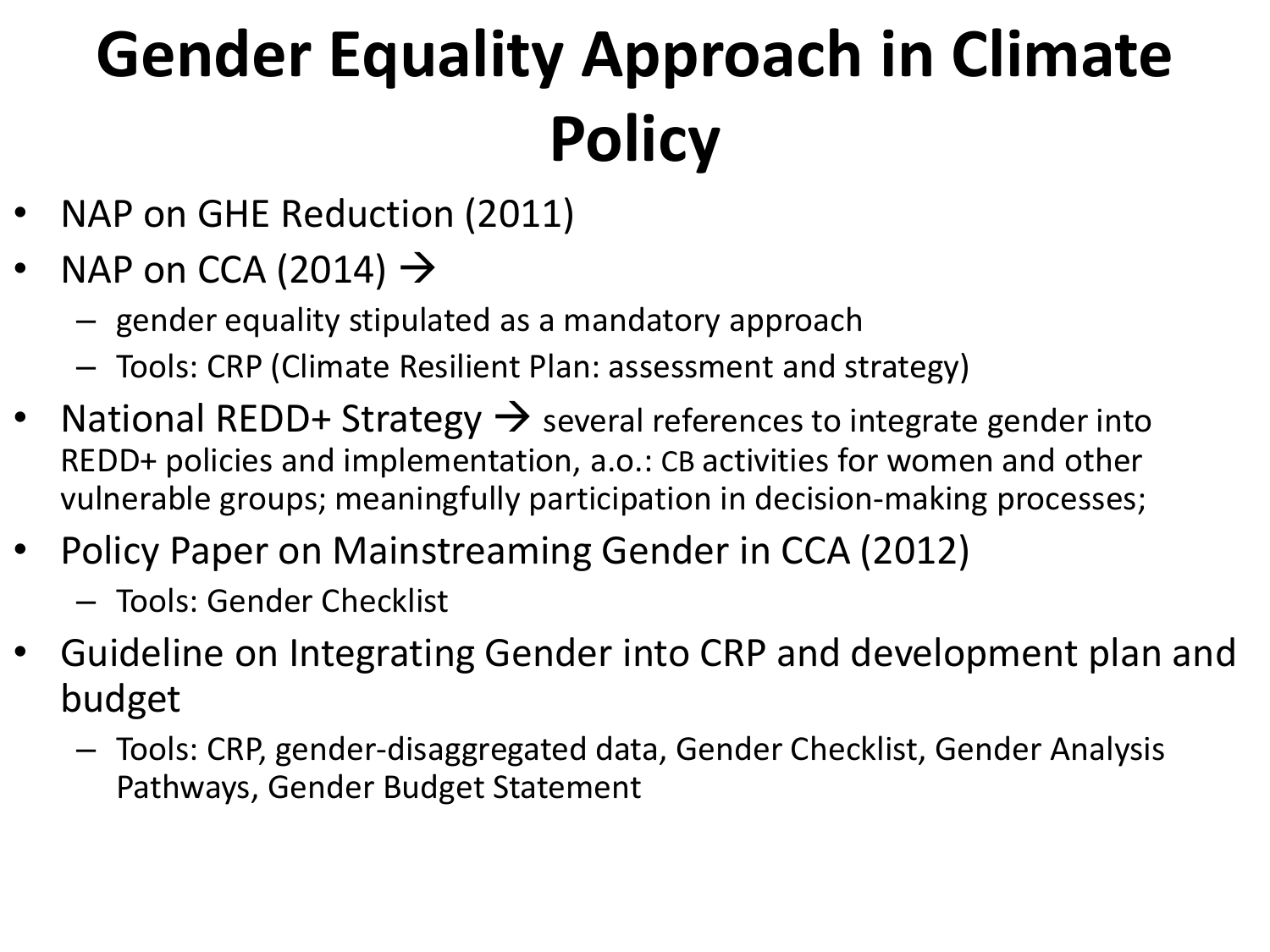## **Gender Integration in Sub-nationals's Strategy in Climate Change Adaptation and Mitigation**

#### **Vulnerability Assessment**

**Stage 1.** Develop gender sensitif indicators of Climate Risk Assessment Tools: Gender checklist

# **Resilient**

**CRP**

**Strategy**

**Stage 2.** Gender considerations should also be integrated in the formulation of CCA actions

Tools: gender checklist

#### **Programmes Budget**

**Stage 3a.** Apply gender analysis in the formulation of programs and actions

Tools: GAP, gender disaggregated data

**Stage 3b**. Submission of GBS for activities/project under specific programs address gender issues







**Mercy Corps Indonesia** 

**Midterm-Dev' Plan**

Tools: GBS, ToR